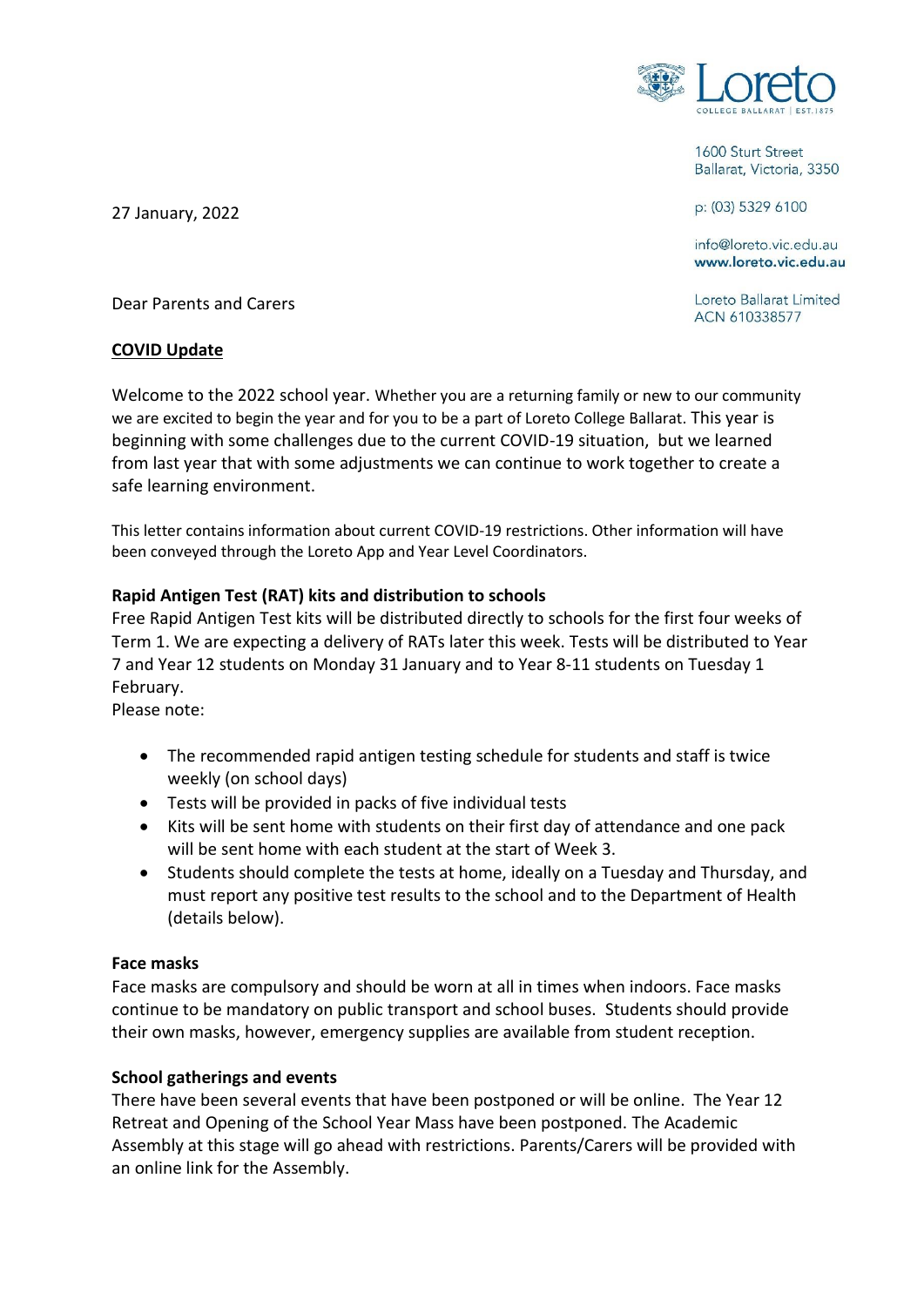All Year 7 and 12 students will commence classes on Monday 31 January. Year 8-11 students will commence classes on Tuesday 1 February. Parent/Carer evenings will be online or postponed in the first few weeks of the term and we will update parents/carers on these closer to the events.

## **Ventilation**

We have been advised that the very best approach to minimise viral transmission in the warmer months is to open windows and doors to allow ventilation wherever possible. Measures have been put into place to allow for doors and windows to be open. Air Purifiers have been placed in high risk and moderate risk areas.

## **Confirmed positive case**

Where a student is identified as a positive case parents/carers must:

- follow the latest advice at *<https://www.coronavirus.vic.gov.au/rapid-antigen-tests>*
- complete the RA Test portal: [COVID-19 Positive Rapid Antigen Test Self-Reporting Form ·](https://dhvicgovau.powerappsportals.com/rapid-antigen-test/)  [Department of Health Portal \(powerappsportals.com\)](https://dhvicgovau.powerappsportals.com/rapid-antigen-test/)
- inform the College through PAM (see Instructions below or phone Student Reception 5329 6121)
- **Students who report a positive result must isolate for 7 days and not attend school during that period.**

## **Household contact of a positive case**

A household contact is defined as having spent more than four hours with someone who has COVID-19 inside a house, accommodation, or care facility. Where a student or staff member is a household contact of a positive case, parents/carers should inform the College and isolate for a period of 7 days.

Please note: a negative test is not required in order to return to school following the isolation period however there should be no symptoms present.

# **Contact at school with a positive case**

Where a student and staff member has been in contact with a case of COVID-19, but not considered a close contact, including at school, they should:

- if symptomatic, stay/return home, take a rapid antigen test, or get a PCR test if a rapid antigen testing kit unavailable
- if not symptomatic, continue to attend school and monitor for symptoms
- The College is not required to seek rapid antigen test results from students unless a positive test is returned

## **Management of suspected cases of COVID-19 in schools**

A 'suspected' or 'symptomatic' case means a person who displays any COVID-19 symptoms. If a student displays symptoms at school or feels ill the student will be isolated and parents/carers will be notified to pick up the student as soon as possible.

## **Student and Staff attendance**

All students are expected to attend onsite. Parent preference is not an approved reason for students to be absent. Students who are required to isolate or quarantine will be supported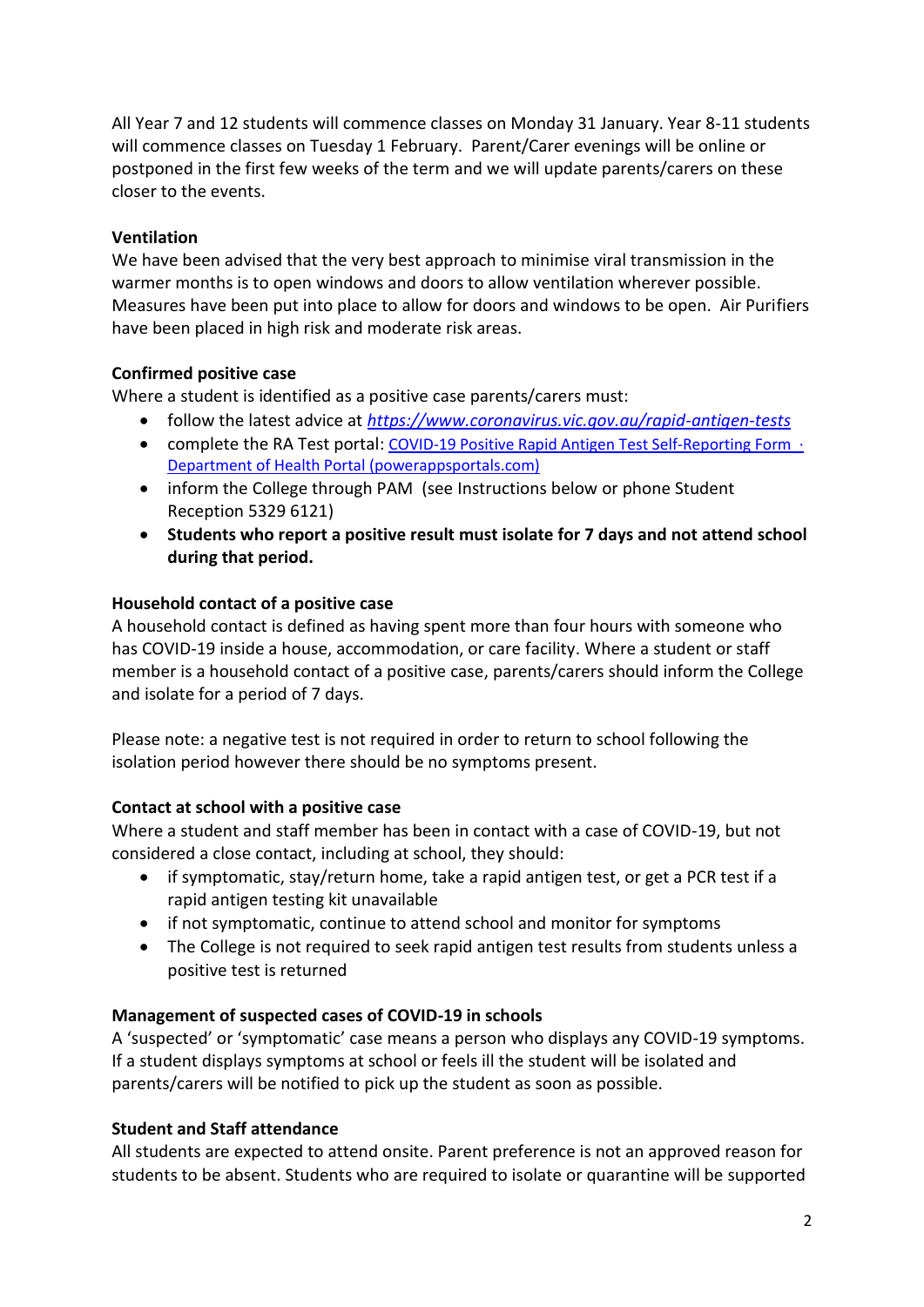in the same way as students with an extended absence due to illness. Access to learning materials will be provided to support their continued learning, however, the College is not expected to provide a full remote learning program.

### **Students and Staff who may be medically vulnerable**

As per the advice of the Victorian Chief Health Officer, COVIDSafe measures have been put in place to ensure that schools are as safe as possible for all, including those with medical vulnerabilities, however, independent medical advice should always be taken on an individual basis. If a student has a medical condition that has similar symptoms to COVID, parents/carers should provide a medical certificate to explain the symptoms. This will allow information to be passed on to teachers and staff so that the student is supported during this time.

## **QR codes and visitors to schools**

The use of QR code check-ins and verification of vaccination status is required for visitors to the College. However, in the short-term it is preferable that parents/carers refrain from entering the College unless a prior appointment has been arranged.

We are looking forward to welcoming all students back next week.

Yours sincerely

glassproduto

Michelle Brodrick Principal